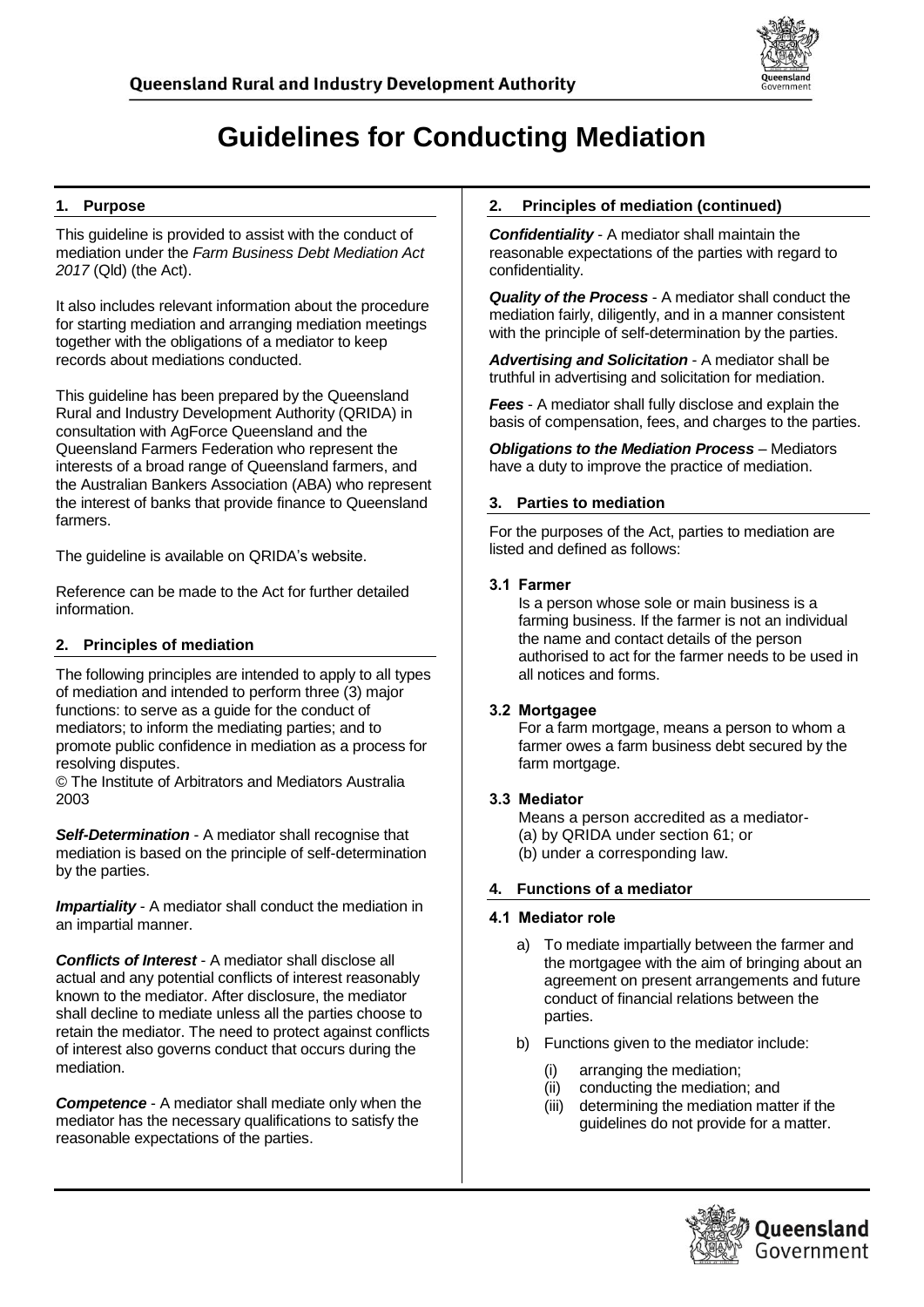#### **4. Functions of a mediator (continued)**

- c) It is not a function of the mediator to:
	- (i) advise a farmer or mortgagee about the law; or
	- (ii) encourage or assist a farmer or mortgagee in reserving or establishing legal rights; or
	- (iii) act as an adjudicator or arbitrator.

#### 4.2 Accreditation

To mediate, a mediator must be currently accredited by QRIDA for the Act.

#### 4.3 Costs of mediation

- a) The cost usually includes the mediator's fees, mediator's out of pocket expenses such as travel, accommodation, phone and facsimile costs, together with any hire fee for the venue. The fee rate usually charged by the mediator is published on the Register of Mediators on QRIDA's website.
	- b) Each party to a mediation must pay
		- (i) the party's own costs for the mediation; and
		- (ii) half of the mediator's fee and costs for the mediation.
	- c) QRIDA is not liable for any costs of (or associated with) mediation for the purposes of the Act.

#### **5. Approved forms and other information**

#### 5.1 Approved forms

QRIDA maintains a list of approved forms for use in relation to mediation.

The approved forms are published on QRIDA's website

Relevant forms can be accessed from the site or can be emailed or a hard copy mailed on request.

#### 5.2 Information about mediators who may conduct mediations

The Register of Meditators contains the following information:

- a) The meditator's name and contact details;
- b) a summary of the meditator's qualifications and experience;
- c) the term of accreditation;
- d) details where accreditation is under a corresponding law or State;
- e) where accreditation is suspended, or cancelled; and
- f) fee scale.

The register is published on QRIDA's website. A copy of the register can be emailed or mailed on request.

#### **6. Arranging and conducting mediation**

#### 6.1 Agreement to mediation

Mediation can occur once the following has been established under Section 17 of the Act:

- The farmer and the mortgagee agreed to mediation for the debt.
- The parties agreed to mediation when the mortgagee gives a notice under Section 16(3)(b).

#### 6.2 Initial duties

Mediators should attend to the below matters:

- a) Arrange mediation on request of the mortgagee.
- b) Arrange for a written agreement to mediate prior to the commencement of the process.
- c) Define and describe the mediation process and costs.
- d) Explain differences between mediation and other means of conflict resolution.
- e) Obtain sufficient information from each party to define the issues.
- f) Arrange for a suitable meeting venue.
- g) Establish meeting protocols i.e.
	- (i) The right of each party to talk without interruption;
	- (ii) the order of presentation;
	- (iii) participate in Good Faith; and
	- (iv) any other rules for the conduct of the meeting.
- h) Inform the parties that they have the right to suspend or terminate the process at any time.
- i) Explain that the mediator may consult with each of the parties and that information discussed is confidential unless by agreement to disclose to the other party.
- j) Inform the parties that they have the right at any time to obtain independent legal or other professional advice during mediation and have advisors present.

#### 6.3 Representation at meetings

- a) The mediator must approve any representation at a mediation meeting by an agent\*;
- b) The mediator needs to be satisfied that the agent will assist mediation and have sufficient knowledge;
- c) The mediator should ensure the appointment of an agent\* doesn't disadvantage the other party;
- d) Any representative at mediation must be authorised to enter a heads of agreement;
- e) A party must pay the costs of the other party if their representative has no authority to enter into a heads of agreement; and
- f) A farmer who is party to mediation may have 1 or more advisors at a mediation meeting.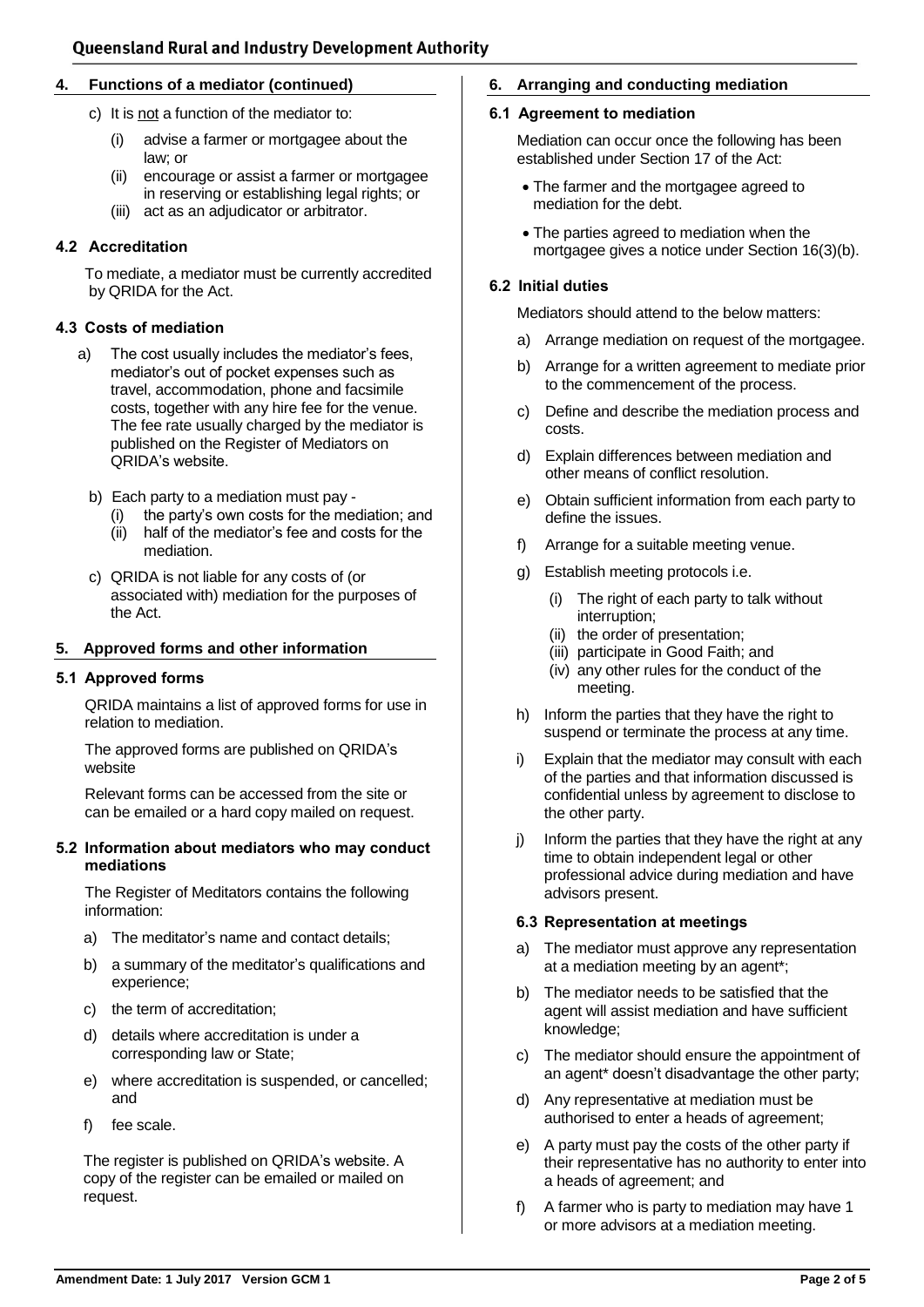# **Queensland Rural and Industry Development Authority**

*\* agent for the purposes of these guidelines means one who agrees and is authorised to act on behalf of another that includes a lawyer or otherwise professionally qualified person.*

#### **7. Mediation meetings**

#### 7.1 Pre-mediation conference

Whilst the conducting of a pre-mediation conference is not mandatory, QRIDA strongly suggests consideration for parties to take advantage of this type of meeting to enhance the outcome of the overall mediation process.

A pre-mediation conference:

- a) may allow the mediator to meet individually with the parties to the mediation. This process may assist with streamlining the mediation and may be used to establish guidelines and an understanding of the mediation process.
- b) can assist with establishing rapport between the mediator and each of the parties to the mediation.
- c) can resolve issues around documentation requests.
- d) occurs at the beginning of the mediation process where the mediator takes control of the process and encourages interest based bargaining and discussion where the parties may start moving towards resolution.
- e) should also assist with the party's preparation for mediation and clarify:
	- (i) who will appear at the mediation meeting;
	- (ii) what issues of complaint are, if any, about the mortgagee or farmer's conduct; and
	- (iii) a convenient location and time for the mediation meeting.

#### 7.2 Mediation meetings

- a) Meetings are to be conducted at a place and time that is reasonably convenient for the farmer, and with as little formality and technicality and as quickly as possible.
- b) In the process of arranging the mediation and the mediation meetings the mediator may call a pre-mediation conference.
- c) The mediator may also adjourn a mediation meeting if the mediator considers a party would be significantly disadvantaged if the meeting continues.
- d) By agreement the parties to a mediation may conduct a mediation meeting by using suitable technology which may potentially defray some costs to the overall mediation process.

#### 7.3 Agreement reached in mediation

a) If an agreement is reached at mediation the mediator will prepare or supervise the preparation of a document in the approved form, that states the main points of agreement that

when signed by the parties forms the Heads of Agreement.

b) Each party has 10 business days to sign the agreement and provide a signed copy to the mediator.

#### 7.4 Agreement not reached in mediation

- a) The parties are required to make reasonable attempts to negotiate a settlement to their dispute at mediation.
- b) If, after reasonable attempts, an agreement cannot be reached by mediation, the mortgagee may apply to QRIDA for an exemption certificate. Once in possession of an exemption certificate a mortgagee may commence enforcement action under their mortgage.
- c) The mediator can end a mediation if satisfied that either or both parties are not participating in good faith.
- d) Settlement by mediation is voluntary and neither party can be forced to agree to anything at mediation.

# 7.5 Cooling off period

- a) There is a 10-business day cooling off period for any Heads of Agreement entered by a farmer.
- b) The cooling off period may be extended by agreement between the farmer and the mortgagee.
- c) The farmer may revoke the agreement during the cooling off period unless the parties agree to waive the cooling-off period.

# 7.6 Satisfactory mediation

Mediation for a farm business debt has been satisfactory where, as a result of mediation a Heads of Agreement has been entered into or the mediation participation has proceeded, in good faith, as far as it reasonably can without entering into a Heads of Agreement.

#### 7.7 Obligations and other responsibilities of a mediator

- a) If an agreement is reached at mediation the mediator ensures that each party has signed a copy of the Heads of Agreement that states the cooling off period, any waiver of the cooling off period and any agreement to shorten or extend the cooling off period.
- b) The mediator is required to keep records about mediations conducted to enable the completion of a Summary of Mediation within 10 business days after the mediation ends.
- c) The mediator is responsible for approving an agent representing a party to a mediation ensuring that the agent has sufficient knowledge of the issues to be able to represent the party effectively and is authorised in writing to enter into a Heads of Agreement for the party.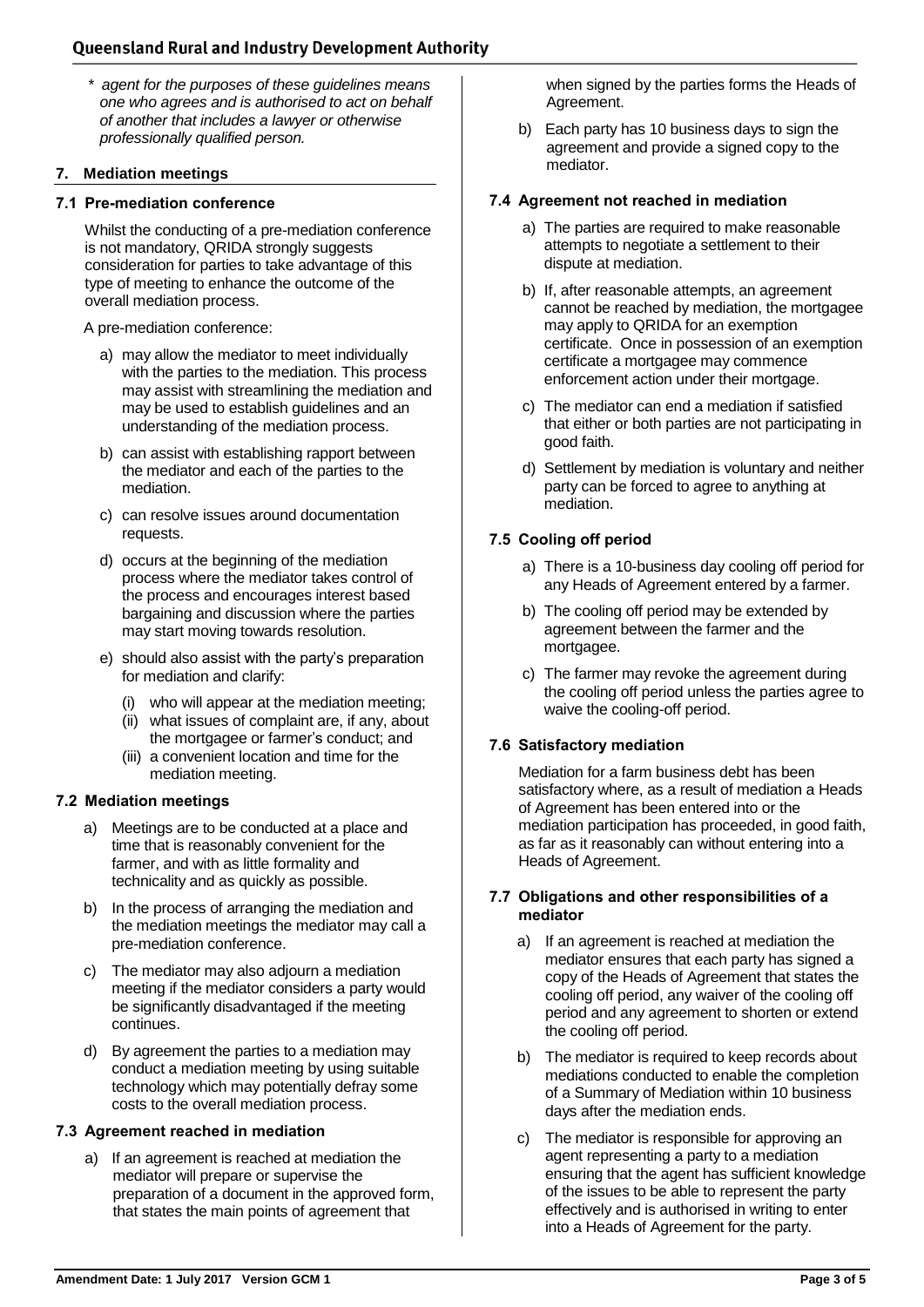#### **7. Mediation meetings (continued)**

d) When approving an agent, the mediator may give the approval on the condition the mediator considers are reasonable to ensure the other party is not substantially disadvantaged and may withdraw the approval if the agent does not comply with the conditions.

#### 7.8 Ending mediation

- a) Mediation for a farm business debt ends when as a result of the mediation a Heads of Agreement has been entered into and the mediator is satisfied that matters in relation to the debt have been resolved.
- b) Mediation for a farm business debt also ends when a Heads of Agreement has not been entered into where;
	- (i) either party does not intend to continue taking part in the mediation; or
	- (ii) it has been agreed that the mediation has proceeded as far as it reasonably can and agreement is unlikely; or
	- (iii) either or both parties are not participating in the mediation in good faith.

#### 7.9 Suspending enforcement action

If the mortgagee has failed to mediate or mediate in good faith, and the farmer is in default under a farm mortgage and given the mortgagee a request for mediation notice, the farmer can apply for an Enforcement Action Suspension Certificate.

#### 7.10 Summary of mediation

a) Regardless of the outcome, the mediator is required to complete a Summary of Mediation at the end of the mediation.

This summary includes details of:

- (i) when the parties agreed to the mediation;
- (ii) the first, subsequent and the last mediation meeting;
- (iii) whether the parties entered into a Heads of Agreement or not;
- (iv) reasons for whether in the mediators' opinion, the mediation was satisfactory or not;
- (v) reasons for whether the parties participated in good faith or not.
- b) The summary must be signed by the mediator and all parties to the mediation, together with a copy of any Heads of Agreement (if applicable) and provided to QRIDA within 10 business days following the completion of the mediation.
- c) If either party disagree with the mediator, they may ask the mediator to note their disagreement on the summary.

#### **8. Provision of documents**

The Act details the provision of documents to either party per Sections 21 and 22.

Notwithstanding the above, mediators should facilitate settlement and recommend provision of relevant documents for the purposes of mediation.

#### **9. Good faith**

All parties should exhibit good faith in their actions in and around the mediation process.

These guiding principles are, but not limited to:

- a) respect for the parties;
- b) respect for the process;
- c) provision of relevant material; and
- d) attending with a preparedness to consider all propositions put forward by the other side with an open mind and genuine consideration.

#### **10. Mediator impartiality and neutrality**

- a) The mediator shall maintain impartiality towards all participants at all times during the mediation process. Impartiality means freedom from favouritism or bias in word or action.
- b) The mediator shall not play an adversarial role and shall maintain a commitment to aid participants, as opposed to a single individual, in reaching or attempting to reach a mutually satisfactory agreement.
- c) If the mediator believes or any one of the participants states that the mediator's background or personal experiences or relationships would prejudice the mediator's performance or detract from his/her impartiality, the mediator shall withdraw from the mediation unless all parties agree to proceed after full disclosure of all relevant facts relating to the issue of neutrality.

#### **11. Confidentiality**

- a) Confidentiality relates to mediation meetings including anything done for the purpose of arranging or following up a mediation and matters discussed or agreed.
- b) The following matters are not admissible in any civil, criminal or administrative proceeding:
	- (i) Anything said or done during a mediation meeting;
	- (ii) A document prepared for the purposes of a mediation meeting; and
	- (iii) A document given to a party to a mediation other than a Heads of Agreement, contract, mortgage or other document prepared to give effect to a Heads of Agreement or a Summary of Mediation.
- c) Confidentiality does not apply in other circumstances outlined in the Act including but not limited to any proceedings that relate to